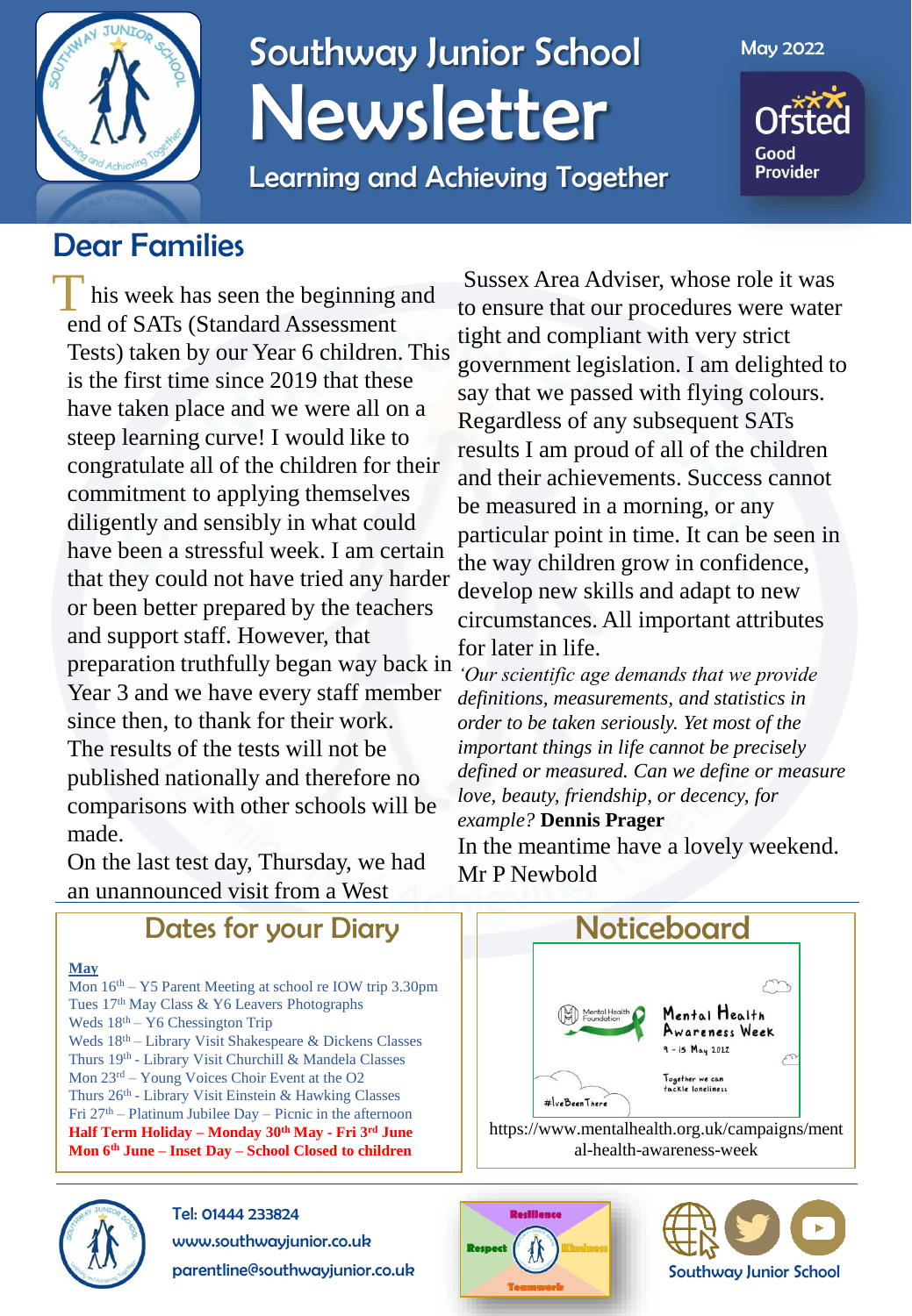

# Out of School **Achievements**





Darcey from Einstein was awarded a trophy for reaching Level 2 in trampolining.



Olivia & Beth from Y6 made & sold key chains to sell in aid of our recent fundraiser for the Ukraine – they managed to raise £8.05. Well done girls!

These children were awarded certificates & pens in our Golden Awards at the end of last term.





These children were awarded certificates & vouchers in our Golden Awards at the end of last term.



Gracie from Dali Class was awarded a certificate & medal for taking part in a Gymnastics Competition.



Annabel from Dali Class passed her Grade 1 Piano Exam with Distinction – here she is with her certificate.



This group of children from across the school won certificates & Golden Tea with Mr Newbold, in our End of Term Awards. They were all nominated by their teachers.



Cooper from Picasso took part in a rugby tournament in Lewes. His team were overall winners after playing a total of 4 matches.